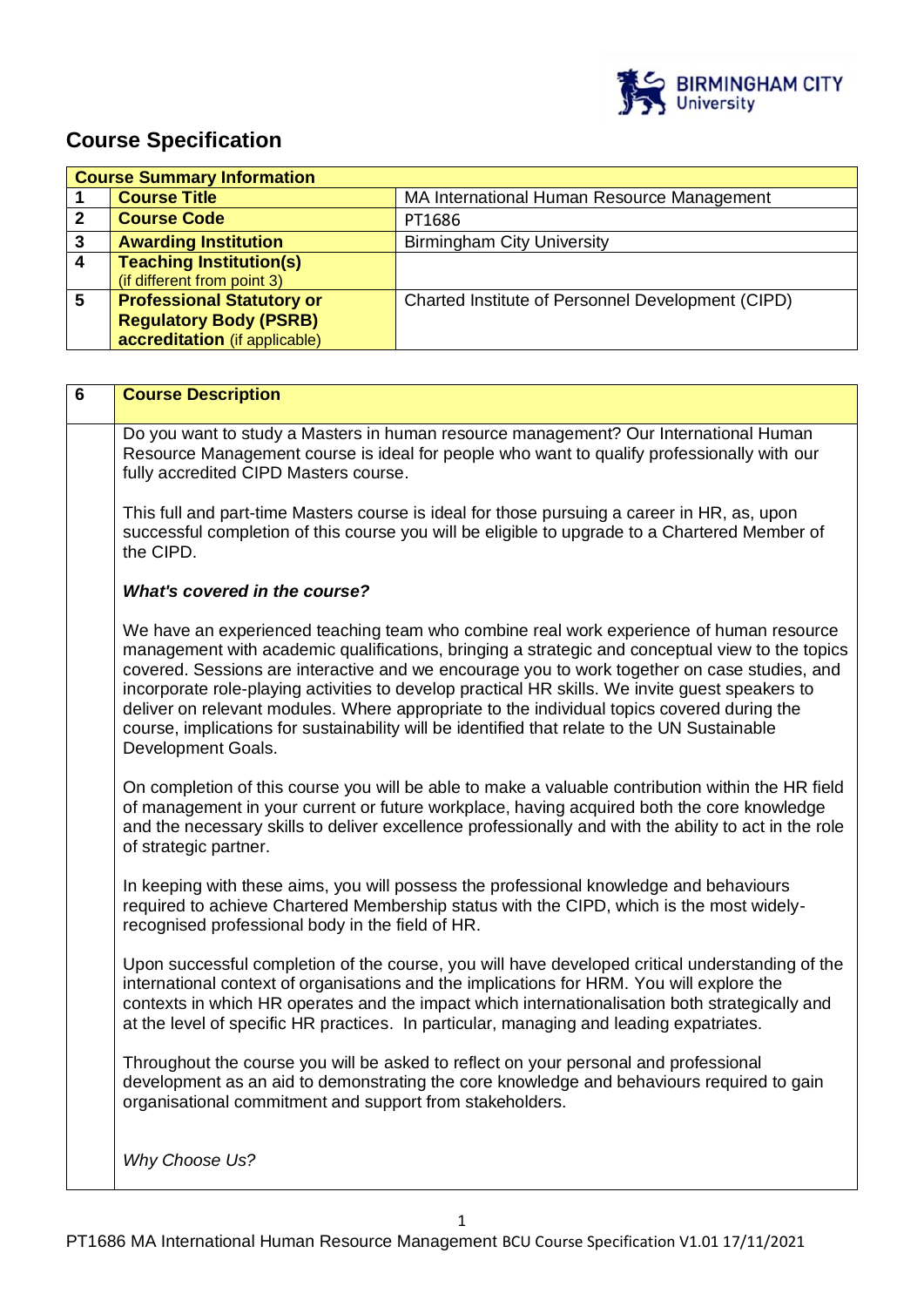

| $\bullet$ | Our course is fully approved by the Chartered Institute of Personnel and<br>Development (CIPD) and their Profession Map, specifically the core knowledge and<br>behaviours required for chartered membership. If you join as a student member of<br>the CIPD then, on successful completion, you will not only receive your university<br>award but also associated membership of the CIPD (and the right to use the<br>designatory letters "Assoc CIPD") with potential to upgrade to chartered membership<br>("Chartered MCIPD"), depending on experience (see:<br>https://www.cipd.co.uk/membership/upgrade/chartered-member).<br>The CIPD are the only body in the world that can award Chartered status to<br>individual HR and L&D professionals. By studying at Birmingham City University we<br>can help you achieve this important chartered status.<br>The course offers a diverse range of modules specific to the people profession.<br>Our teaching is interactive with guest speakers and professional skills development<br>sessions.<br>Throughout the course, you will be encouraged to think globally and consider the<br>impacts of internationalisation on businesses and the people profession. |
|-----------|----------------------------------------------------------------------------------------------------------------------------------------------------------------------------------------------------------------------------------------------------------------------------------------------------------------------------------------------------------------------------------------------------------------------------------------------------------------------------------------------------------------------------------------------------------------------------------------------------------------------------------------------------------------------------------------------------------------------------------------------------------------------------------------------------------------------------------------------------------------------------------------------------------------------------------------------------------------------------------------------------------------------------------------------------------------------------------------------------------------------------------------------------------------------------------------------------------------------|
|           |                                                                                                                                                                                                                                                                                                                                                                                                                                                                                                                                                                                                                                                                                                                                                                                                                                                                                                                                                                                                                                                                                                                                                                                                                      |
|           |                                                                                                                                                                                                                                                                                                                                                                                                                                                                                                                                                                                                                                                                                                                                                                                                                                                                                                                                                                                                                                                                                                                                                                                                                      |

|    | <b>Course Awards</b>                                         |              |                                  |
|----|--------------------------------------------------------------|--------------|----------------------------------|
| 7a | <b>Name of Final Award</b>                                   | <b>Level</b> | <b>Credits</b><br><b>Awarded</b> |
|    |                                                              |              |                                  |
|    | Masters of Arts International Human Resource Management      |              | 180                              |
|    | Masters of Arts International Human Resource Management with |              |                                  |
|    | <b>Professional Placement</b>                                |              | 240                              |
| 7b | <b>Exit Awards and Credits Awarded</b>                       |              |                                  |
|    | Postgraduate Certificate International Human Resource        |              |                                  |
|    | Management                                                   |              | 60                               |
|    | Postgraduate Diploma International Human Resource            |              |                                  |
|    | Management                                                   |              | 120                              |

| Derogation from the University Regulations |
|--------------------------------------------|
| None.                                      |

| 9                                                       | <b>Delivery Patterns</b>                |                          |         |  |
|---------------------------------------------------------|-----------------------------------------|--------------------------|---------|--|
| <b>Mode(s) of Study</b>                                 | <b>Location(s) of Study</b>             | <b>Duration of Study</b> | Code(s) |  |
| Full Time                                               | <b>City Centre</b>                      | 12 months                | PT1686  |  |
| Full Time with<br><b>Professional Placement</b><br>Year | City Centre (and<br>placement provider) | 18 months                | PT1688  |  |
| <b>Part Time</b>                                        | <b>City Centre</b>                      | 24 months                | PT1687  |  |

# **10 Entry Requirements**

The admission requirements for this course are stated on the course page of the BCU website at [https://www.bcu.ac.uk.](https://www.bcu.ac.uk/)

## **11 Course Aims**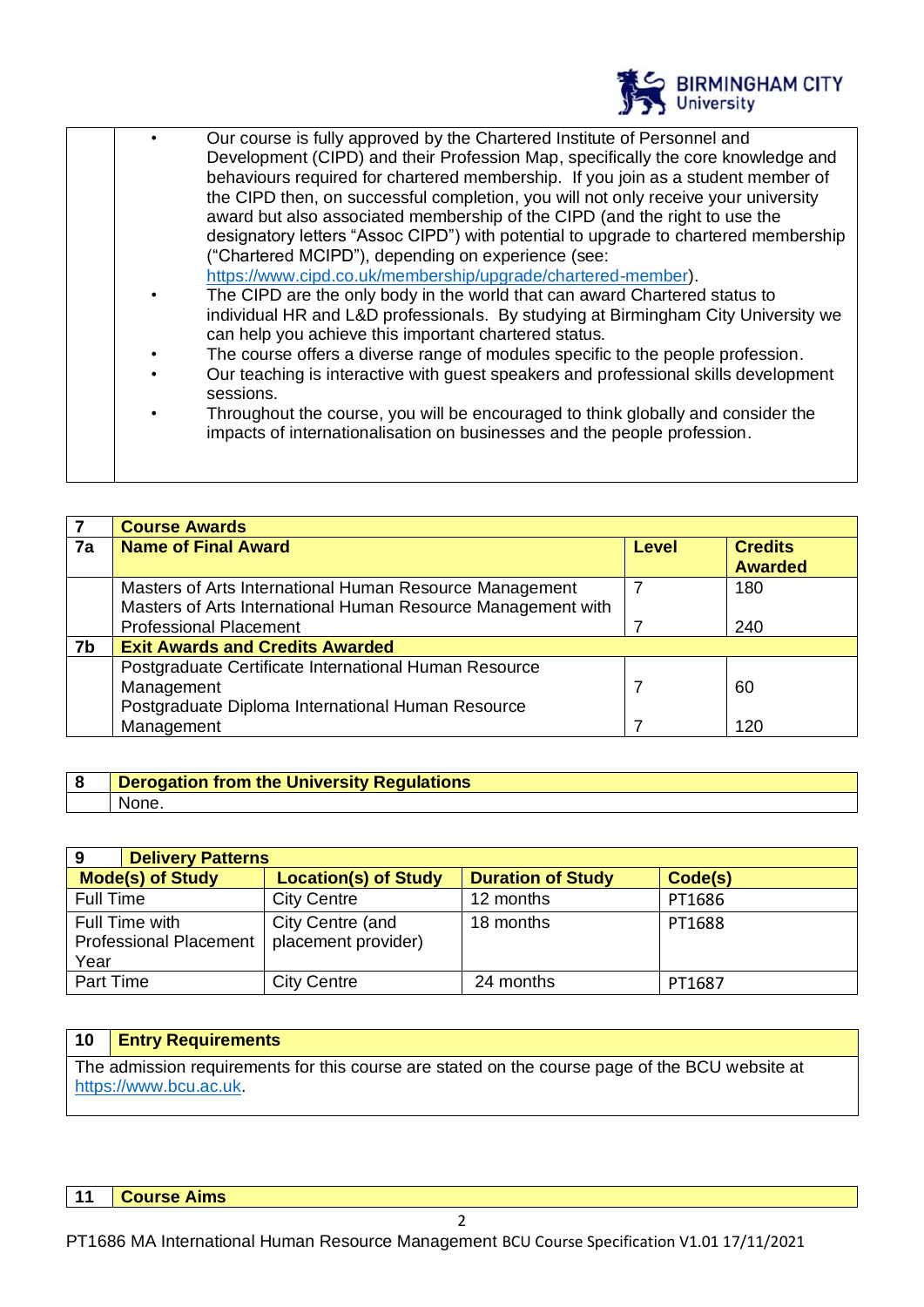

- Be able to make a valuable contribution within your chosen specialism in your current or future workplace, having developed a comprehensive knowledge base and developed the necessary skills to deliver excellence professionally and act as a strategic partner.
- Develop and implement creative and strategic HR solutions guided by academic research, based on current and appropriate information, data and professional best practice in the HR arena.
- Possess the professional knowledge and behaviours required to achieve Chartered Membership status with the CIPD which is the most widely-recognised professional body in the field of HR.
- Develop a critical understanding of the international context of organisations and the implications for HRM practice and its development into a strategic function within global organisations. Appreciate the complexities of and effectively operate within multi-cultural and global contexts.
- Understand the relationship between HR and key disciplines within different organisational and international contexts and be able to work with other disciplines effectively.
- Exhibit the ability to gain the necessary commitment and support from diverse stakeholders in pursuit of organisation value and the ability to deliver professionalism through combining commercial and HR expertise to bring value to the organisation, stakeholders and peers.
- Demonstrate advanced research and critical enquiry to develop your understanding of international human resources management
- Be able to implement creative and strategic evidence based HR solutions

| 12             | <b>Course Learning Outcomes</b>                                                                                                                                                                                 |
|----------------|-----------------------------------------------------------------------------------------------------------------------------------------------------------------------------------------------------------------|
| K <sub>1</sub> | Synthesise and apply the comprehensive knowledge base of theories, concepts and principles<br>of HR, and formulate the necessary skills to deliver excellence professionally and act as a<br>strategic partner. |
| K <sub>2</sub> | Apply professional knowledge and skills in order to achieve Chartered Membership with the<br>CIPD.                                                                                                              |
| K <sub>3</sub> | Critically understand the international context of organisations and the implications for HRM<br>practice and its development into a strategic function within global organisations.                            |
| K4             | Appreciate the complexities of, and effectively operate within, multi-cultural and global contexts.                                                                                                             |
| K <sub>5</sub> | Recognise the relationship between HRM and HRD and key disciplines within different<br>organisational and international contexts and have the ability to work with other disciplines<br>effectively.            |
| K <sub>6</sub> | Employ advanced research and critical enquiry to further develop your professional<br>understanding of international human resource management.                                                                 |
| T1             | Develop and implement creative and strategic HR solutions guided by academic research,<br>based on current and appropriate information, data and professional best practice in the HRM<br>arena.                |
| T <sub>2</sub> | Execute the necessary commitment and support from diverse stakeholders in pursuit of<br>organisational value.                                                                                                   |
| T <sub>3</sub> | Exhibit the skills required to deliver professionalism through combining commercial and HR<br>expertise to bring value to the organisation, stakeholders and peers.                                             |
| T <sub>4</sub> | Execute essential skills in qualitative and quantitative research collecting, validating and<br>interpreting data effectively utilising appropriate methodologies.                                              |
|                |                                                                                                                                                                                                                 |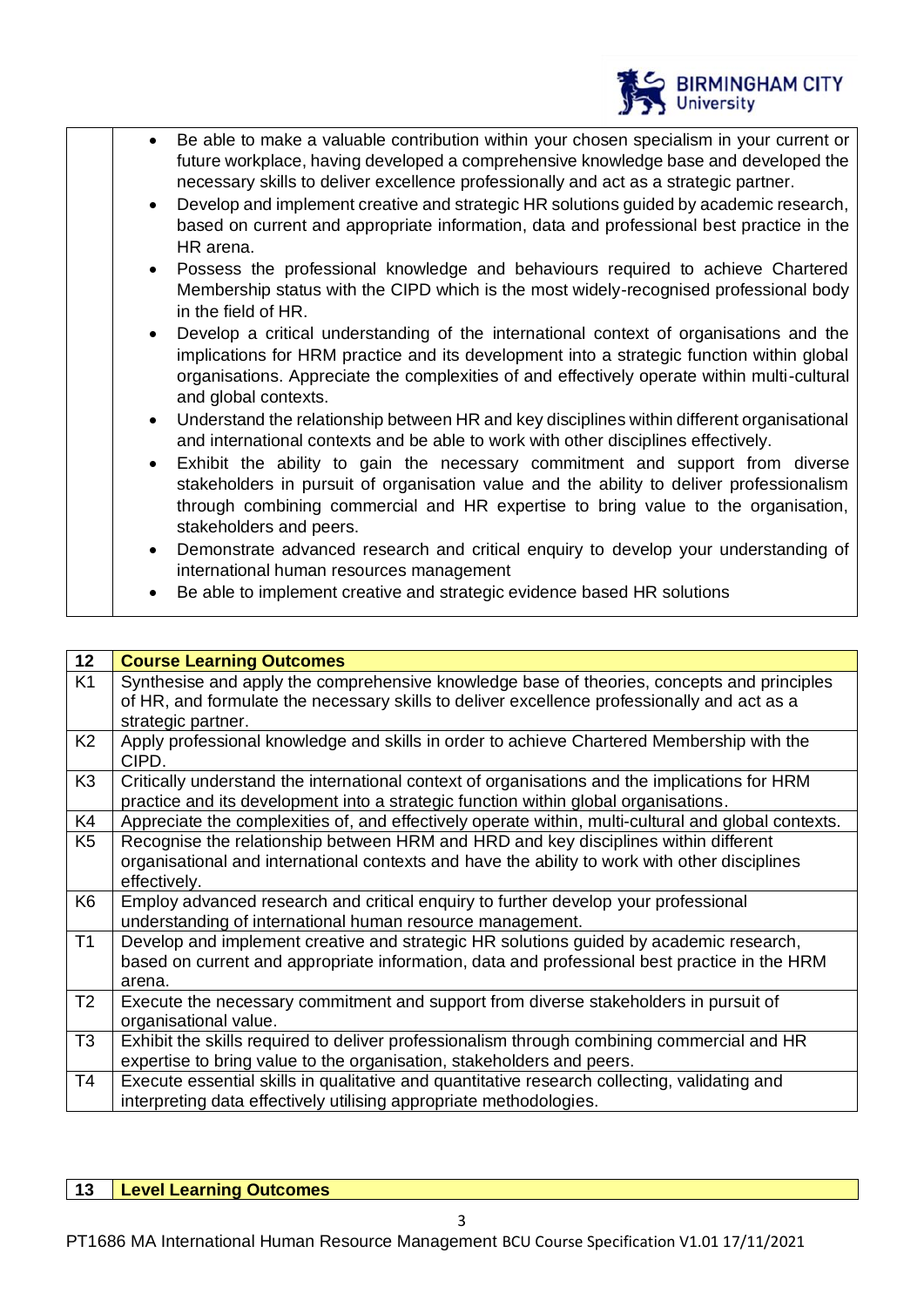

| K <sub>4</sub> | Appreciate the complexities of and effectively operate within<br>multi-cultural and global contexts.<br>CMD                                                                                        |
|----------------|----------------------------------------------------------------------------------------------------------------------------------------------------------------------------------------------------|
| K <sub>5</sub> | Recognise the relationship between HRM and HRD and key<br>disciplines within different organisational and international<br>contexts and be able to work with other disciplines effectively.<br>CMD |
| T3             | Exhibit the skills required to deliver professionalism through<br>combining commercial and HR expertise to bring value to the<br>organisation, stakeholders and peers.<br>CMD                      |

### **Postgraduate Diploma International Human Resource Management**

| Synthesise and apply the comprehensive knowledge base of<br>theories concepts and principles of HR, and develop the<br>necessary skills to deliver excellence professionally and to act<br>as a strategic partner. |
|--------------------------------------------------------------------------------------------------------------------------------------------------------------------------------------------------------------------|
| Apply the professional knowledge and skills in order to achieve<br>Chartered Membership with the CIPD, the most widely-<br>recognised professional qualifications in the field of HRM.                             |
| Critically understand the international context of organisations<br>and the implications for HRM practice and its development into<br>a strategic function within global organisations.                            |
| Appreciate the complexities of and effectively operate within<br>multi-cultural and global contexts.                                                                                                               |
| Recognise the relationship between HRM and HRD and key<br>disciplines within different organisational and international<br>contexts and be able to work with other disciplines effectively.                        |
| Execute the necessary commitment and support from diverse<br>stakeholders in pursuit of organisational value.                                                                                                      |
| Exhibit the skills required to deliver professionalism through<br>combining commercial and HR expertise to bring value to the<br>organisation, stakeholders and peers.                                             |
| Execute essential skills in qualitative and quantitative research<br>collecting, validating and interpreting data effectively utilising<br>appropriate methodologies.                                              |
|                                                                                                                                                                                                                    |

### **Masters of Arts International Human Resource Management with Professional Placement**

On this version of the course, you will complete all the previous course learning outcomes (See Section 12) plus those associated with the PP module:

|  | Reflect on your current skills, behaviours and attitudes within a |
|--|-------------------------------------------------------------------|
|  | professional environment and how you applied these graduate       |
|  | attributes within your placement setting.                         |
|  |                                                                   |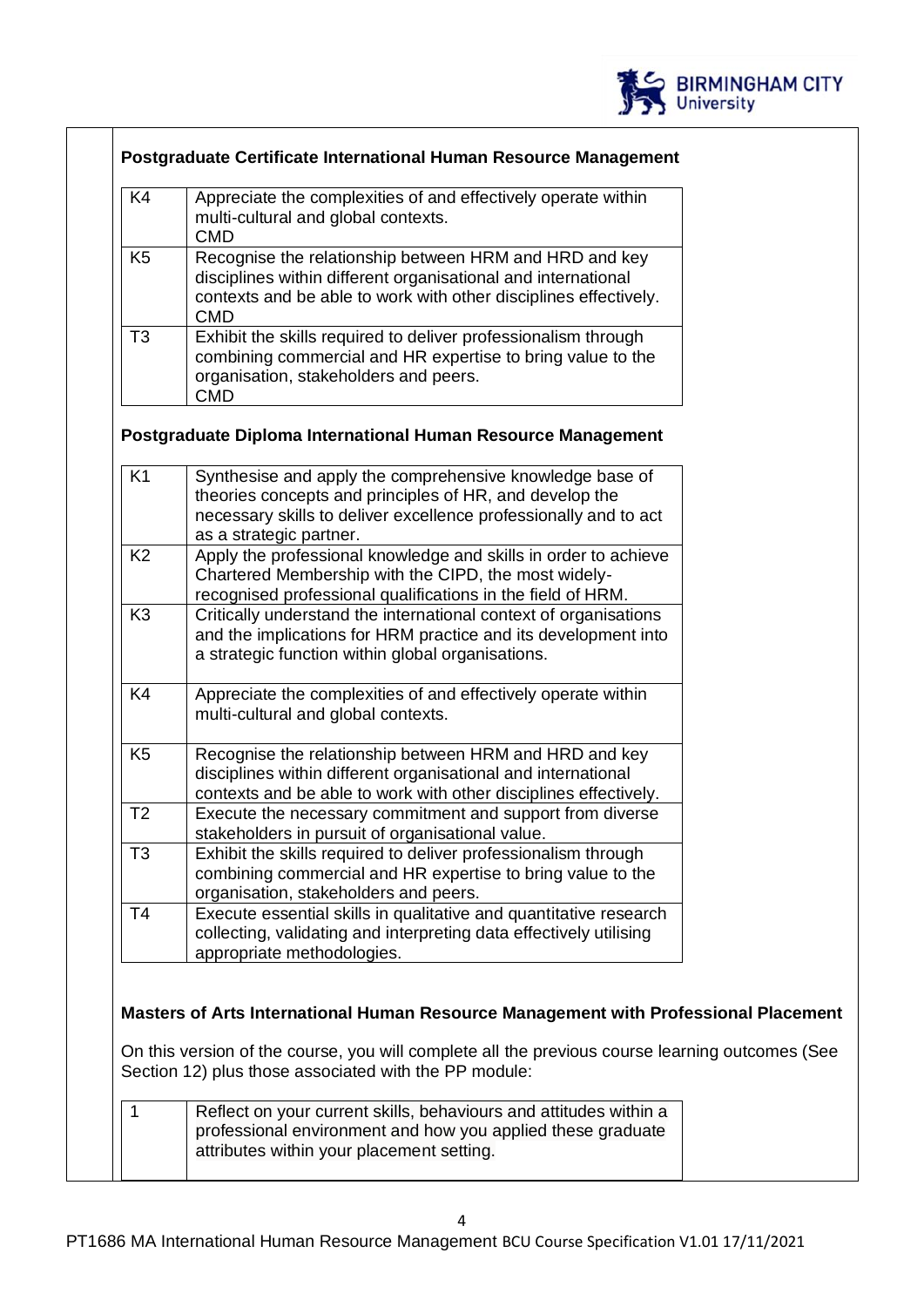

| skillset during the placement and evidence how you have<br>applied these new graduate attributes within your placement<br>setting. |
|------------------------------------------------------------------------------------------------------------------------------------|
| 3<br>Explain corporate social responsibility and sustainable<br>development issues in relation to your placement organisation.     |
| Communicate your placement learning experience to others<br>4<br>via a poster submission or reflective artefact.                   |

| 14 | <b>Course Learning, Teaching and Assessment Strategy</b>                                                                                                                                                                                                                                                                                                                                                                                                                                                                                                                                                                                                                                                                                                                                      |
|----|-----------------------------------------------------------------------------------------------------------------------------------------------------------------------------------------------------------------------------------------------------------------------------------------------------------------------------------------------------------------------------------------------------------------------------------------------------------------------------------------------------------------------------------------------------------------------------------------------------------------------------------------------------------------------------------------------------------------------------------------------------------------------------------------------|
|    | The MA International Human Resource Management is designed to be primarily taught face-to-<br>face but also contains an online component which is delivered through Moodle, BCU's virtual<br>learning environment, and Microsoft Teams.                                                                                                                                                                                                                                                                                                                                                                                                                                                                                                                                                       |
|    | On the course you will experience workshop style classes which usually contain an element of<br>interactive lecture and activities based on case studies or group discussion. Guest speakers, from<br>industry and academia, will be invited to provide expert input at both module and course level,<br>where possible. You are encouraged to take control of your own learning through extensive<br>directed reading and other pre-sessional activities posted on Moodle. You are also encouraged to<br>work together and some modules are designed to foster group working (e.g. People Management<br>and Development and Commercial integrity in the people profession), something which is also<br>encouraged at an early stage during the residential workshops integral to the course. |
|    | You will undertake a research project (dissertation) in Semester 3, after completing research<br>methods training module in Semester 2. The research project is the capstone module, allowing<br>you to showcase the skills you have developed as the course has progressed to become<br>independent learners and researchers, whilst gaining valuable employability skills. To assist you<br>in showcasing your knowledge and skills you will be asked to conduct an assessed video<br>presentation to accompany your dissertation by way of reflecting and communicating these.                                                                                                                                                                                                             |
|    | The MA International Human Resource Management will be assessed through the writing of<br>academic reports, in-person assessments, portfolios, essays, exams and a dissertation. Each<br>module contains at least one component of summative assessment with at least one opportunity<br>for formative assessment.                                                                                                                                                                                                                                                                                                                                                                                                                                                                            |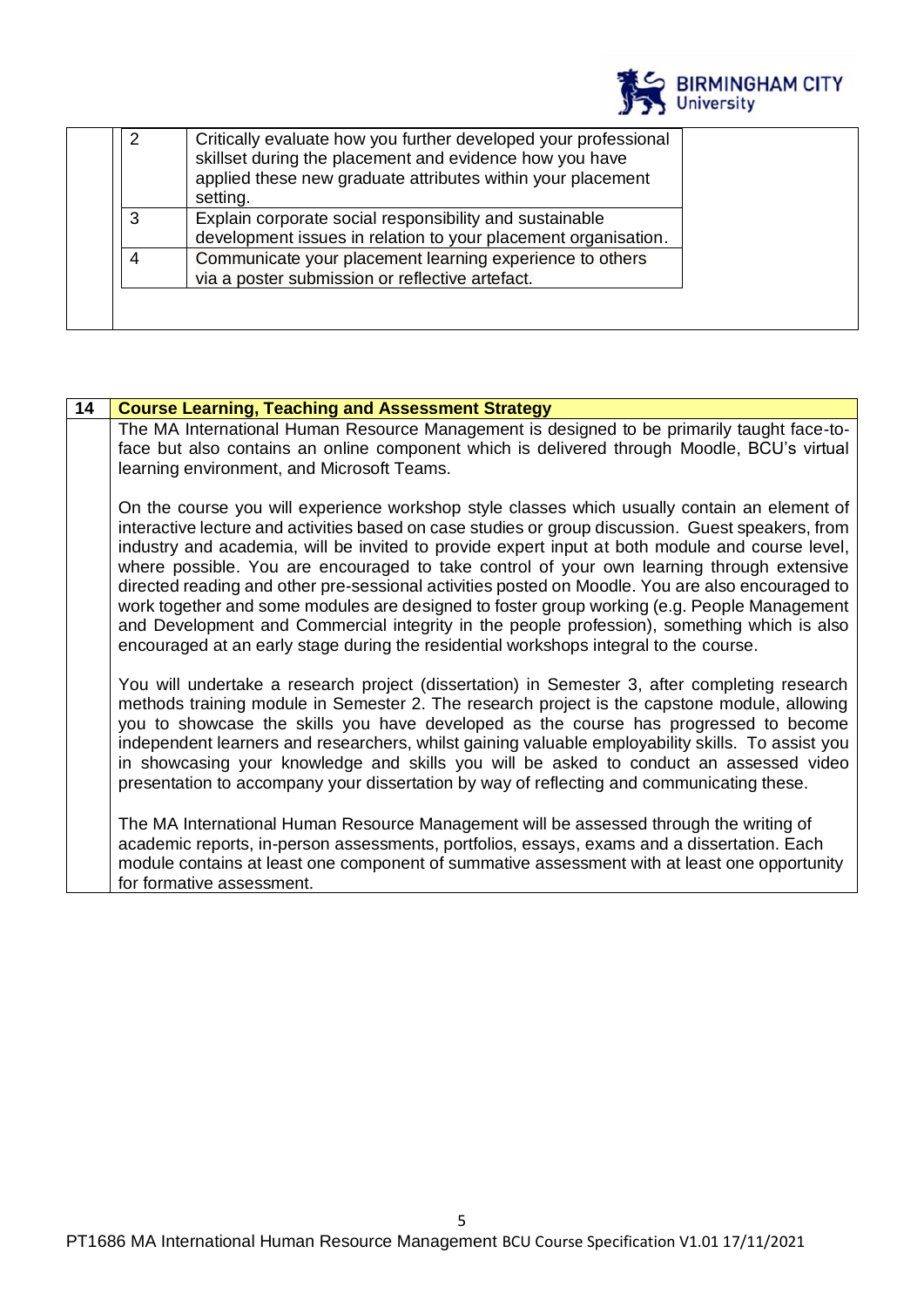

| 15<br>15a | <b>Course Requirements</b><br>In order to complete this course a student must successfully complete all the following<br><b>CORE modules (totalling 180 credits):</b> |                                                            |                     |
|-----------|-----------------------------------------------------------------------------------------------------------------------------------------------------------------------|------------------------------------------------------------|---------------------|
|           | <b>Module Code</b>                                                                                                                                                    | <b>Module Name</b>                                         | <b>Credit Value</b> |
|           | <b>HRM7065</b>                                                                                                                                                        | Strategic HRM in an International Context                  | 20                  |
|           | <b>HRM7063</b>                                                                                                                                                        | <b>People Management and Development</b>                   | 20                  |
|           | <b>HRM7066</b>                                                                                                                                                        | <b>Strategic Resourcing and Talent Management</b>          | 20                  |
|           | <b>HRM7062</b>                                                                                                                                                        | <b>Managing and Leading Expatriates</b>                    | 20                  |
|           | <b>HRM7060</b>                                                                                                                                                        | Commercial integrity in the People Profession              | 20                  |
|           | <b>HRM7065</b>                                                                                                                                                        | <b>Research Methods for the People Profession</b>          | 20                  |
|           | <b>HRM7061</b>                                                                                                                                                        | Making Sense of Organisations for the People<br>Profession | 20                  |
|           | <b>HRM7067</b>                                                                                                                                                        | The HR Research Project                                    | 40                  |

## **15b Structure Diagram**

#### **Full Time Course Structure**

| <b>Semester One (Core)</b>                                         | <b>Semester Two (Core)</b>                                         | <b>Semester Three (Core)</b> |
|--------------------------------------------------------------------|--------------------------------------------------------------------|------------------------------|
| HRM7065 Strategic HRM in an                                        | HRM7062 Managing and Leading                                       | HRM7061 Making Sense of      |
| international Context (20 Credits)                                 | Expatriates (20 Credits)                                           | Organisations for the people |
| HRM7063 People Management and                                      | HRM7060 Commercial integrity in the                                | profession (20 Credits)      |
| Development (20 Credits)                                           | people profession (20 Credits)                                     | HRM7067 The HR Research      |
| HRM7066 Strategic Resourcing and<br>Talent Management (20 Credits) | HRM7064 Research Methods for the<br>people profession (20 Credits) | Project (40 Credits)         |

| <b>Full time MA (with</b>                                                | <b>Semester Two (Core)</b>                                                                                                                        | <b>Semester Three (Core)</b>                                                     | 20 week Placement                              |
|--------------------------------------------------------------------------|---------------------------------------------------------------------------------------------------------------------------------------------------|----------------------------------------------------------------------------------|------------------------------------------------|
| <b>Professional</b><br><b>Placement) Semester</b><br>One (Core)          | HRM7062 Managing and<br>Leading Expatriates (20<br>Credits)                                                                                       | <b>HRM7061 Making Sense</b><br>of Organisations for the<br>people profession (20 | PLA6001 Professional<br>Placement (60 credits) |
| HRM7065 Strategic<br>HRM in an international<br>Context (20 Credits)     | HRM7060 Commercial<br>integrity in the people<br>profession (20 Credits)<br>HRM7064 Research<br>Methods for the people<br>profession (20 Credits) | Credits)<br>HRM7067 The HR<br>Research Project (40<br>Credits)                   |                                                |
| HRM7063 People<br>Management and<br>Development (20<br>Credits)          |                                                                                                                                                   |                                                                                  |                                                |
| HRM7066 Strategic<br>Resourcing and Talent<br>Management (20<br>Credits) |                                                                                                                                                   |                                                                                  |                                                |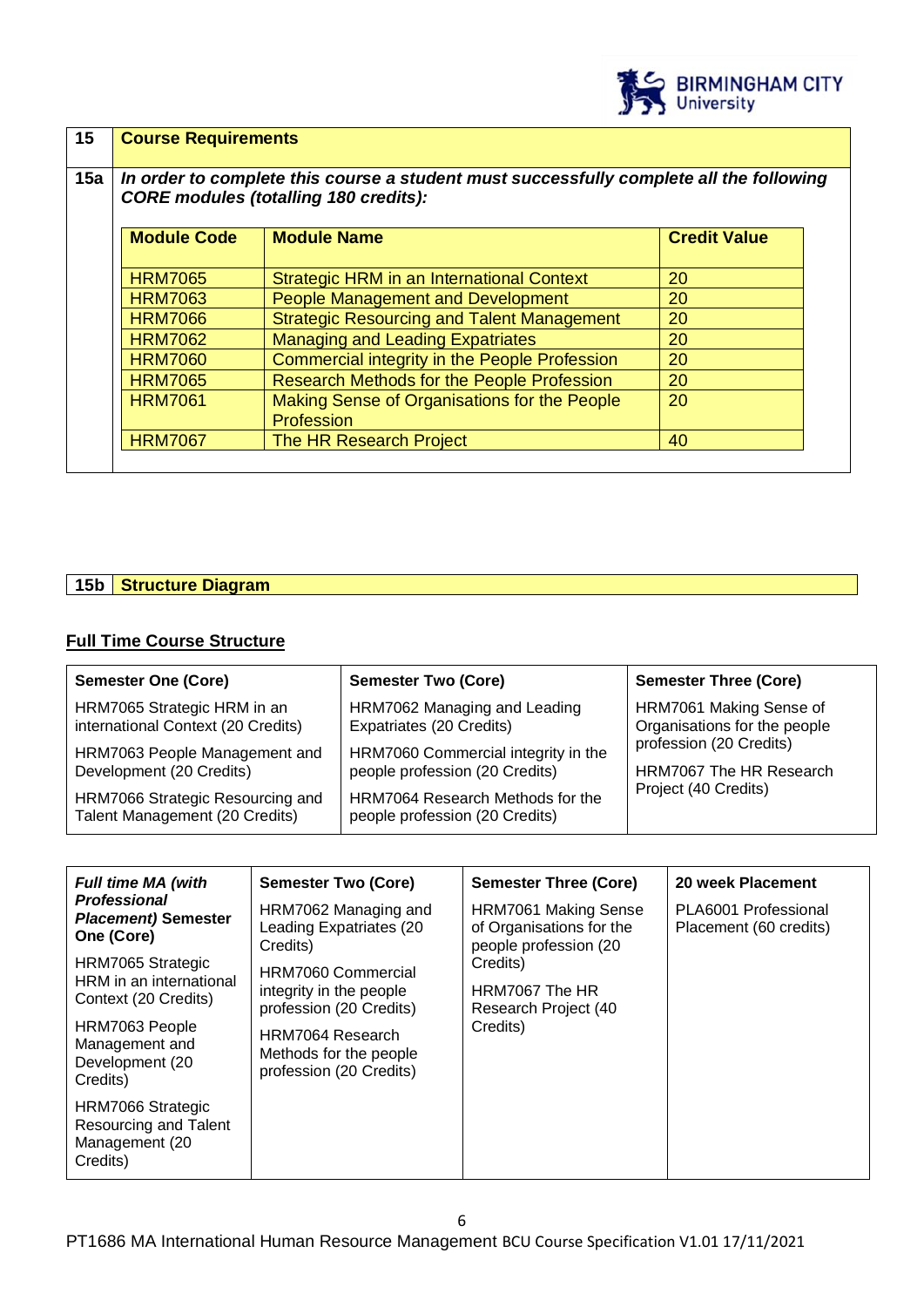

# **Part Time Course Structure**

### YEAR ONE

| <b>Semester One (Core)</b>                                | <b>Semester Two (Core)</b>                                                                                                        | <b>Semester Three (Core)</b>                                                       |
|-----------------------------------------------------------|-----------------------------------------------------------------------------------------------------------------------------------|------------------------------------------------------------------------------------|
| HRM7063 People Management<br>and Development (20 Credits) | HRM7060 Commercial integrity in<br>the people profession (20 Credits)<br>HRM7062 Managing and Leading<br>Expatriates (20 Credits) | HRM7061 Making Sense of<br>Organisations for the people<br>profession (20 Credits) |

### YEAR TWO

| <b>Semester One (Core)</b>                                                   | <b>Semester Two (Core)</b>                                                | <b>Semester Three (Core)</b>                    |
|------------------------------------------------------------------------------|---------------------------------------------------------------------------|-------------------------------------------------|
| <b>HRM7066 Strategic Resourcing</b><br>and Talent Management (20<br>Credits) | <b>HRM7064 Research Methods for</b><br>the people profession (20 Credits) | HRM7067 The HR Research<br>Project (40 Credits) |
| HRM7065 Strategic HRM in an<br>international Context (20 Credits)            |                                                                           |                                                 |